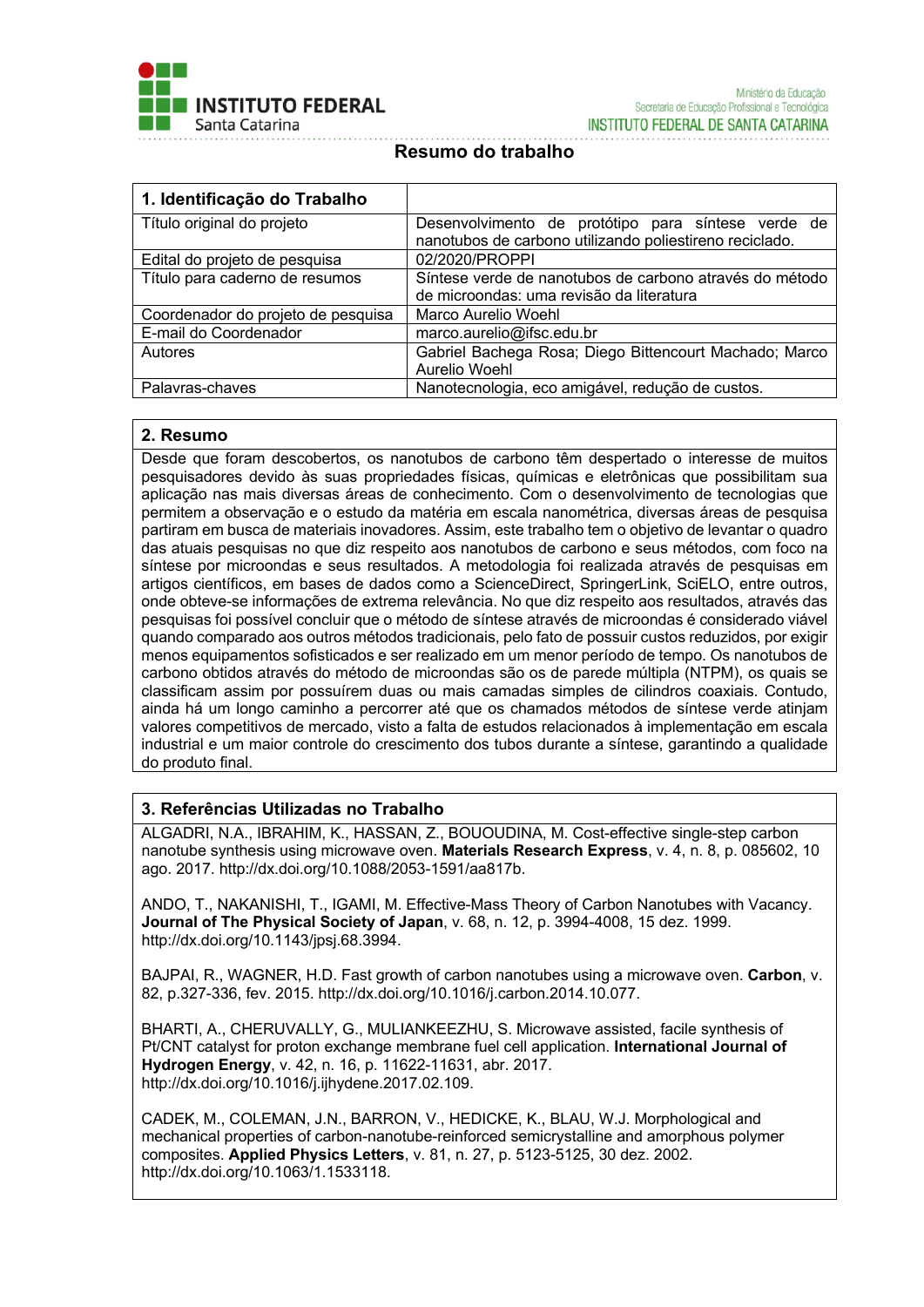

CHENG, H., YANG, Q., LIU, C. Hydrogen storage in carbon nanotubes. **Carbon**, v. 39, n. 10, p. 1447-1454, ago. 2001. http://dx.doi.org/10.1016/s0008-6223(00)00306-7.

DESMECHT, A., PENNETREAU, F., L'HOOST, A., NIRCHA, I., PICHON, B.P., RIANT, O., HERMANS, S. Preparation of magnetically recoverable carbon nanotube-supported Pd(II) catalyst. **Catalysis Today**, v. 334, p. 24-29, ago. 2019. http://dx.doi.org/10.1016/j.cattod.2019.02.057.

DONALDSON, K., AITKEN, R., TRAN, L., STONE, V., DUFFIN, R., FORREST, G., ALEXANDER, A. Carbon Nanotubes: a Review of Their Properties in Relation to Pulmonary Toxicology and Workplace Safety. **Toxicological Sciences**, v. 92, n. 1, p. 5-22, 16 fev. 2006. http://dx.doi.org/10.1093/toxsci/kfj130.

EEZ, A.A., KAMEL, M.M., SAAD, G.R. Synthesis and characterization of nanocarbon having different morphological structures by chemical vapor deposition over Fe-Ni-Co-Mo/MgO catalyst. **Journal of Saudi Chemical Society**, v. 23, n. 6, p. 666-677, set. 2019. http://dx.doi.org/10.1016/j.jscs.2018.11.004.

ENDO, M., TAKEUCHI, K., KIM, Y.A., PARK, K.C., ICHIKI, T., HAYASHI, T., FUKUYO, T., IINOU, S., SU, D.S., TERRONES, M. Simple Synthesis of Multiwalled Carbon Nanotubes from Natural Resources. **Chemsuschem**, v. 1, n. 10, p. 820-822, 24 out. 2008. http://dx.doi.org/10.1002/cssc.200800150.

FERRO, G., TULLIANI, J.M., LOPEZ, A., JAGDALE, P. New cementitious composite building material with enhanced toughness. **Theoretical and Applied Fracture Mechanics**, v. 76, p. 67-74, abr. 2015. http://dx.doi.org/10.1016/j.tafmec.2015.01.005.

GUO, S., DAI, Q., WANG, Z., YAO, H. Rapid microwave irradiation synthesis of carbon nanotubes on graphite surface and its application on asphalt reinforcement. **Composites Part B: Engineering**, v. 124, p. 134-143, set. 2017. http://dx.doi.org/10.1016/j.compositesb.2017.05.033

HIDALGO, P., NAVIA, R., HUNTER, R., CORONADO, G., GONZALEZ, M. Synthesis of carbon nanotubes using biochar as precursor material under microwave irradiation. **Journal of Environmental Management**, v. 244, p. 83-91, ago. 2019. http://dx.doi.org/10.1016/j.jenvman.2019.03.082.

HOTTA, M., HAYASHI, M., LANAGAN, M.T., AGRAWAL, D.K., NAGATA, K. Complex Permittivity of Graphite, Carbon Black and Coal Powders in the Ranges of X-band Frequencies (8.2 to 12.4 GHz) and between 1 and 10 GHz. **Isij International**, v. 51, n. 11, p.1766-1772, ago. 2011.

KRISHNA, R., TITUS, E., SALIMIAN, M., OKHAY, O., RAJENDRAN, S., RAJKUMAR, A., SOUSA, J.M.G., FERREIRA, A.L.C., CAMPOS, J., GRACIO, J. Hydrogen Storage for Energy Application. Hydrogen Storage, v. 1, n. 10, p. 243-266, set 2012. ALGADRI, N.A., IBRAHIM, K., HASSAN, Z., BOUOUDINA, M. Cost-effective single-step carbon nanotube synthesis using microwave oven. **Materials Research Express**, v. 4, n. 8, p. 085602, 10 ago. 2017. http://dx.doi.org/10.1088/2053- 1591/aa817b.

ANDO, T., NAKANISHI, T., IGAMI, M. Effective-Mass Theory of Carbon Nanotubes with Vacancy. **Journal of The Physical Society of Japan**, v. 68, n. 12, p. 3994-4008, 15 dez. 1999. http://dx.doi.org/10.1143/jpsj.68.3994.

BAJPAI, R., WAGNER, H.D. Fast growth of carbon nanotubes using a microwave oven. **Carbon**, v. 82, p.327-336, fev. 2015. http://dx.doi.org/10.1016/j.carbon.2014.10.077.

BHARTI, A., CHERUVALLY, G., MULIANKEEZHU, S. Microwave assisted, facile synthesis of Pt/CNT catalyst for proton exchange membrane fuel cell application. **International Journal of Hydrogen Energy**, v. 42, n. 16, p. 11622-11631, abr. 2017. http://dx.doi.org/10.1016/j.ijhydene.2017.02.109.

CADEK, M., COLEMAN, J.N., BARRON, V., HEDICKE, K., BLAU, W.J. Morphological and mechanical properties of carbon-nanotube-reinforced semicrystalline and amorphous polymer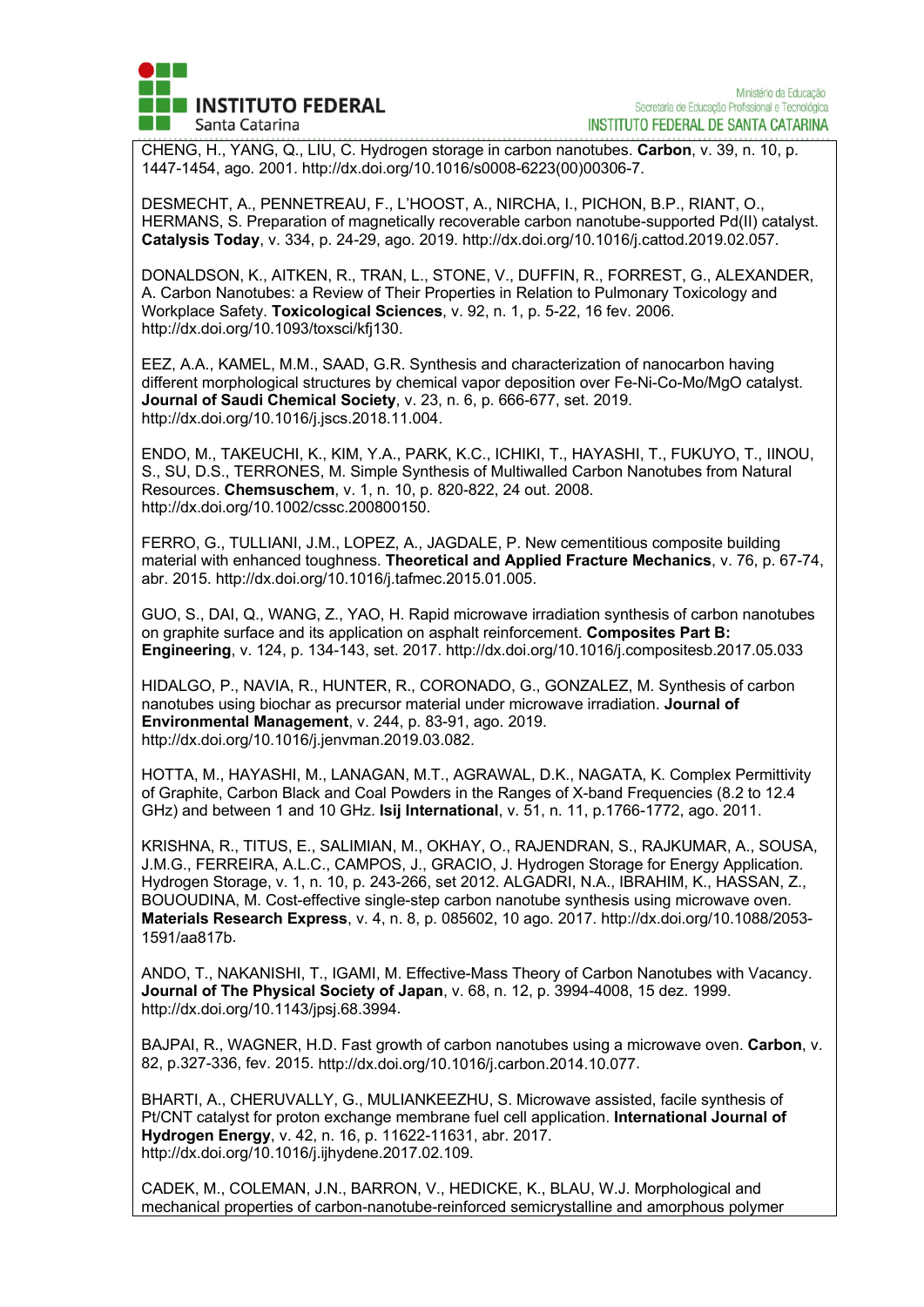

composites. **Applied Physics Letters**, v. 81, n. 27, p. 5123-5125, 30 dez. 2002. http://dx.doi.org/10.1063/1.1533118.

CHENG, H., YANG, Q., LIU, C. Hydrogen storage in carbon nanotubes. **Carbon**, v. 39, n. 10, p. 1447-1454, ago. 2001. http://dx.doi.org/10.1016/s0008-6223(00)00306-7.

DESMECHT, A., PENNETREAU, F., L'HOOST, A., NIRCHA, I., PICHON, B.P., RIANT, O., HERMANS, S. Preparation of magnetically recoverable carbon nanotube-supported Pd(II) catalyst. **Catalysis Today**, v. 334, p. 24-29, ago. 2019. http://dx.doi.org/10.1016/j.cattod.2019.02.057.

DONALDSON, K., AITKEN, R., TRAN, L., STONE, V., DUFFIN, R., FORREST, G., ALEXANDER, A. Carbon Nanotubes: a Review of Their Properties in Relation to Pulmonary Toxicology and Workplace Safety. **Toxicological Sciences**, v. 92, n. 1, p. 5-22, 16 fev. 2006. http://dx.doi.org/10.1093/toxsci/kfj130.

EEZ, A.A., KAMEL, M.M., SAAD, G.R. Synthesis and characterization of nanocarbon having different morphological structures by chemical vapor deposition over Fe-Ni-Co-Mo/MgO catalyst. **Journal of Saudi Chemical Society**, v. 23, n. 6, p. 666-677, set. 2019. http://dx.doi.org/10.1016/j.jscs.2018.11.004.

ENDO, M., TAKEUCHI, K., KIM, Y.A., PARK, K.C., ICHIKI, T., HAYASHI, T., FUKUYO, T., IINOU, S., SU, D.S., TERRONES, M. Simple Synthesis of Multiwalled Carbon Nanotubes from Natural Resources. **Chemsuschem**, v. 1, n. 10, p. 820-822, 24 out. 2008. http://dx.doi.org/10.1002/cssc.200800150.

FERRO, G., TULLIANI, J.M., LOPEZ, A., JAGDALE, P. New cementitious composite building material with enhanced toughness. **Theoretical and Applied Fracture Mechanics**, v. 76, p. 67-74, abr. 2015. http://dx.doi.org/10.1016/j.tafmec.2015.01.005.

GUO, S., DAI, Q., WANG, Z., YAO, H. Rapid microwave irradiation synthesis of carbon nanotubes on graphite surface and its application on asphalt reinforcement. **Composites Part B**: Engineering, v. 124, p. 134-143, set. 2017. http://dx.doi.org/10.1016/j.compositesb.2017.05.033

HIDALGO, P., NAVIA, R., HUNTER, R., CORONADO, G., GONZALEZ, M. Synthesis of carbon nanotubes using biochar as precursor material under microwave irradiation. **Journal of Environmental Management**, v. 244, p. 83-91, ago. 2019. http://dx.doi.org/10.1016/j.jenvman.2019.03.082.

HOTTA, M., HAYASHI, M., LANAGAN, M.T., AGRAWAL, D.K., NAGATA, K. Complex Permittivity of Graphite, Carbon Black and Coal Powders in the Ranges of X-band Frequencies (8.2 to 12.4 GHz) and between 1 and 10 GHz. **Isij International**, v. 51, n. 11, p.1766-1772, ago. 2011.

KRISHNA, R., TITUS, E., SALIMIAN, M., OKHAY, O., RAJENDRAN, S., RAJKUMAR, A., SOUSA, J.M.G., FERREIRA, A.L.C., CAMPOS, J., GRACIO, J. Hydrogen Storage for Energy Application. **Hydrogen Storage**, v. 1, n. 10, p. 243-266, set 2012. http://dx.doi.org/10.5772/51238.

KUMAR, S., RANI, R., DILBAGHI, N., TANKESHWAR, K., KIM, K. Carbon nanotubes: a novel material for multifaceted applications in human healthcare. **Chemical Society Reviews**, v. 46, n. 1, p. 158-196, 2017. http://dx.doi.org/10.1039/c6cs00517a.

KURE, N., HAMIDON, M.N., AZHARI, S., MAMAT, N. S., YUSOFF, H.M., ISA, B.M., YUNUSA, Z. Simple Microwave-Assisted Synthesis of Carbon Nanotubes Using Polyethylene as Carbon Precursor. **Journal of Nanomaterials**, v. 2017, p.1-4, 2017. http://dx.doi.org/10.1155/2017/2474267.

LIU, Y., GUO, N., YIN, P., ZHANG, C. Facile growth of carbon nanotubes using microwave ovens: the emerging application of highly efficient domestic plasma reactors. **Nanoscale Advances**, v. 1, n. 12, p. 4546-4559, 2019. http://dx.doi.org/10.1039/c9na00538b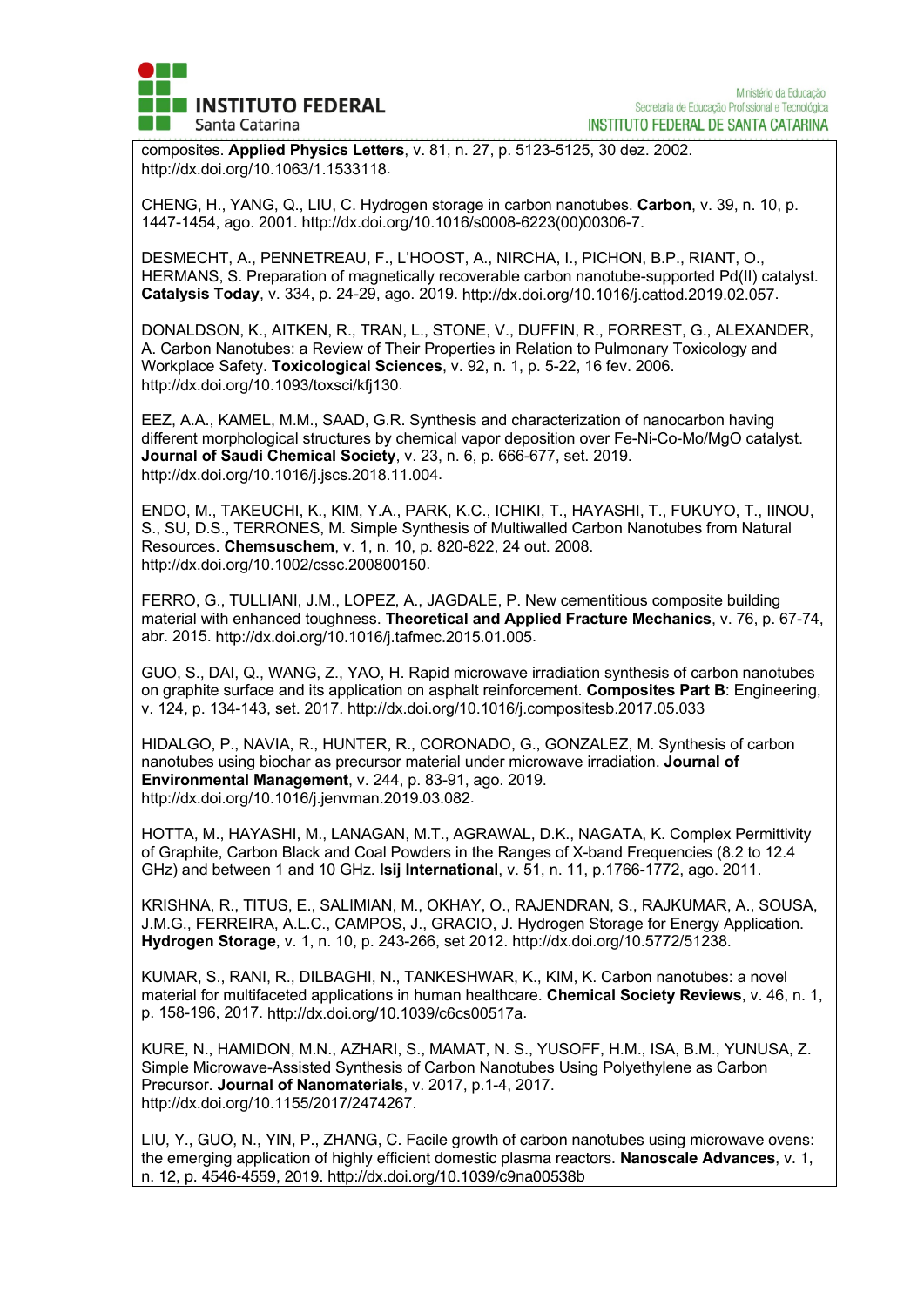

Ministério da Educação Secretaria de Educação Profissional e Tecnológica INSTITUTO FEDERAL DE SANTA CATARINA

MHLANGA, S.D., COVILLE, N.J. Iron–cobalt catalysts synthesized by a reverse micelle impregnation method for controlled growth of carbon nanotubes. **Diamond and Related Materials**, v. 17, n. 7-10, p. 1489-1493, jul. 2008. http://dx.doi.org/10.1016/j.diamond.2008.01.049.

OHTA, K., NISHIZAWA, T., NISHIGUCHI, T., SHIMIZU, R., HATTORI, Y., INOUE, S., KATAYAMA, M., MIZU-UCHI, K., KONO, T. Synthesis of carbon nanotubes by microwave heating: Influence of diameter of catalytic Ni nanoparticles on diameter of CNTs. **Journal of Materials Chemistry A**, v. 2, n. 8, p.2773-2780, 2014. http://dx.doi.org/10.1039/c3ta13297h.

PEREIRA, M.M., MOUTON, L., YÉPRÉMIAN, C., COUTÉ, A., LO, J., MARCONCINI, J.M., LADEIRA, L.O., RAPOSO, N.R., BRANDÃO, H.M., BRAYNER, R. Ecotoxicological effects of carbon nanotubes and cellulose nanofibers in Chlorella vulgaris. **Journal of Nanobiotechnology**, v. 12, n. 1, p. 15, 2014. http://dx.doi.org/10.1186/1477-3155-12-15.

PRASEK, J., DRBOHLAVOVA, J., CHOMOUCKA, J., HUBALEK, J., JASEK, A., ADAM, V., KIZEK, R. Methods for carbon nanotubes synthesis: Review. **Journal of Materials Chemistry**, v. 2011, n. 21, p.15872-15884, 16 ago. 2011.

RESEARCH AND MARKETS. Global carbon nanotubes (CNT) market (2018–2023) - increasing demand for lightweight & low carbon emitting vehicles. **Focus on Catalysts**. v. 2019, n. 2, p. 2-2, fev. 2019. http://dx.doi.org/10.1016/j.focat.2019.01.005.

SCARSELLI, M., CASTRUCCI, P., CRESCENZI, M. Electronic and optoelectronic nano-devices based on carbon nanotubes. **Journal of Physics**: Condensed Matter, v. 24, n. 31, p. 1-36, 11 jul. 2012. http://dx.doi.org/10.1088/0953-8984/24/31/313202.

SRIDHAR, V., PARK, H. Zeolitic imidazolate frameworks as novel precursors for microwave synthesis of carbon nanotubes. **Journal of Alloys and Compounds**, v. 781, p. 166-173, abr. 2019. http://dx.doi.org/10.1016/j.jallcom.2018.12.123.

TAKAGI, A., HIROSE, A., NISHIMURA, T., FUKUMORI, N., OGATA, A., OHASHI, N., KITAJIMA, S., KANNO, J. Induction of mesothelioma in p53+/− mouse by intraperitoneal application of multiwall carbon nanotube. **The Journal of Toxicological Sciences**, v. 33, n. 1, p. 105-116, 2008. http://dx.doi.org/10.2131/jts.33.105.

WU, S., CHEN, C., KUO, J., WEY, M. Synthesis of carbon nanotubes with controllable diameter by chemical vapor deposition of methane using Fe@Al2O3 core–shell nanocomposites. **Chemical Engineering Science**, v. 217, p. 115541-115550, mai. 2020. http://dx.doi.org/10.1016/j.ces.2020.115541.

YU, J., GROSSIORD, N., KONING, C., LOOS, J. Controlling the Dispersion of Multi-wall Carbon Nanotubes in Aqueous Surfactant Solution, **Carbon**, v. 45, n. 3, p. 618-623, 2007. https://doi.org/10.1016/j.carbon.2006.10.010.

ZHANG, M., DENG, Y., YANG, M., NAKAJIMA, H., YUDASAKA, M., IIJIMA, S OKAZAKI, T. A Simple Method for Removal of Carbon Nanotubes from Wastewater Using Hypochlorite. **Scientific Reports**, v. 9, n. 1, p. 284-291, 4 fev. 2019. Springer Science and Business Media LLC. http://dx.doi.org/10.1038/s41598-018-38307-7..

KUMAR, S., RANI, R., DILBAGHI, N., TANKESHWAR, K., KIM, K. Carbon nanotubes: a novel material for multifaceted applications in human healthcare. **Chemical Society Reviews**, v. 46, n. 1, p. 158-196, 2017. http://dx.doi.org/10.1039/c6cs00517a.

KURE, N., HAMIDON, M.N., AZHARI, S., MAMAT, N. S., YUSOFF, H.M., ISA, B.M., YUNUSA, Z. Simple Microwave-Assisted Synthesis of Carbon Nanotubes Using Polyethylene as Carbon Precursor. **Journal of Nanomaterials**, v. 2017, p.1-4, 2017. http://dx.doi.org/10.1155/2017/2474267.